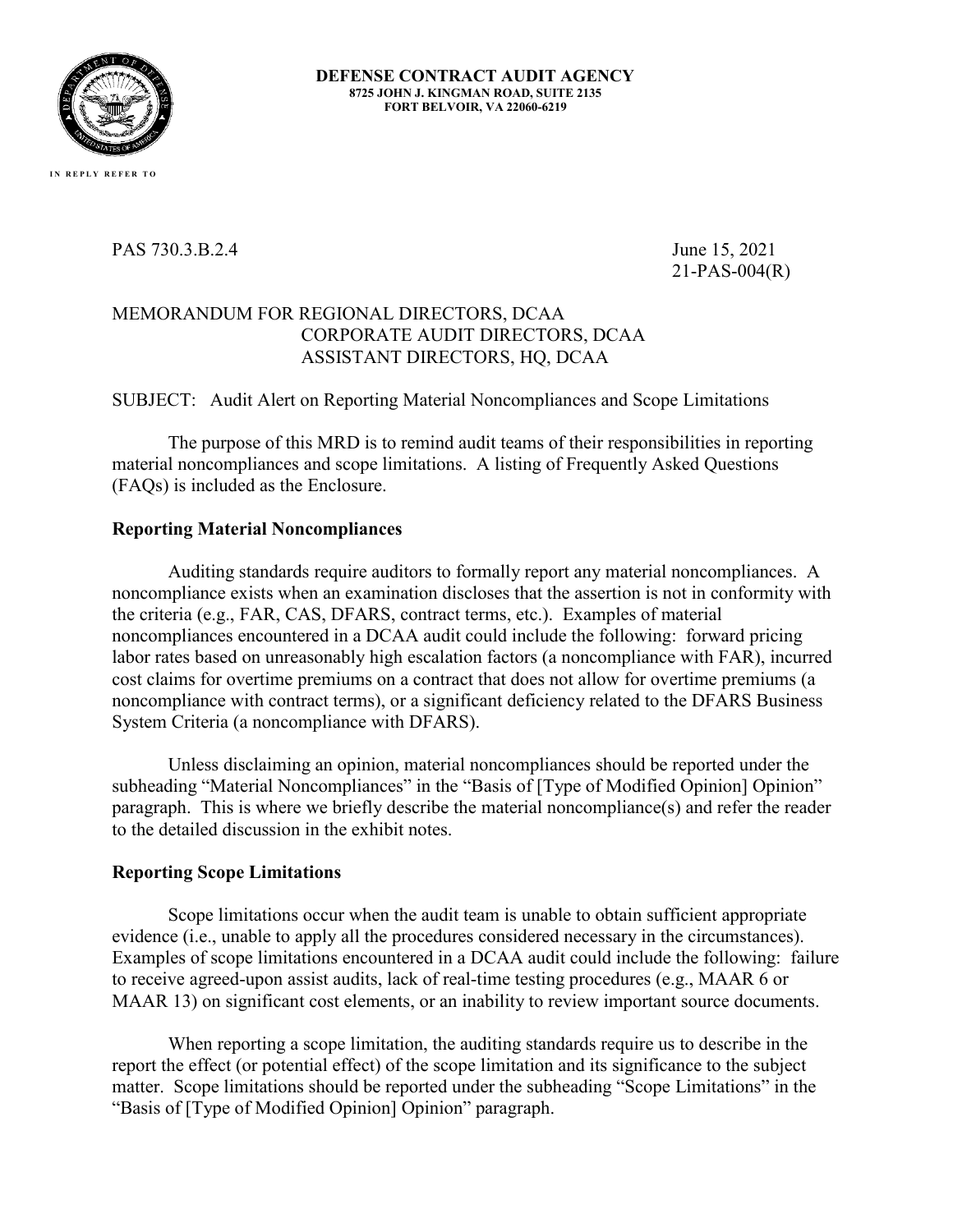June 15, 2021 PAS 730.3.B.2.4 21-PAS-004(R) SUBJECT: Audit Alert on Reporting Material Noncompliances and Scope Limitations

# **Questions and Further Information**

For further guidance and information, see CAM 10-208.

FAO personnel with questions regarding this audit alert should contact their regional or CAD offices. Regional/CAD personnel with questions regarding this audit alert should contact John "Sean" Glennon, Program Manager at 571-448-6404 or PAS at DCAA-PAS@dcaa.mil.

> /Signed/ Martha E. McKune Assistant Director, Policy and Quality

Enclosure: Frequently Asked Questions

DISTRIBUTION: E